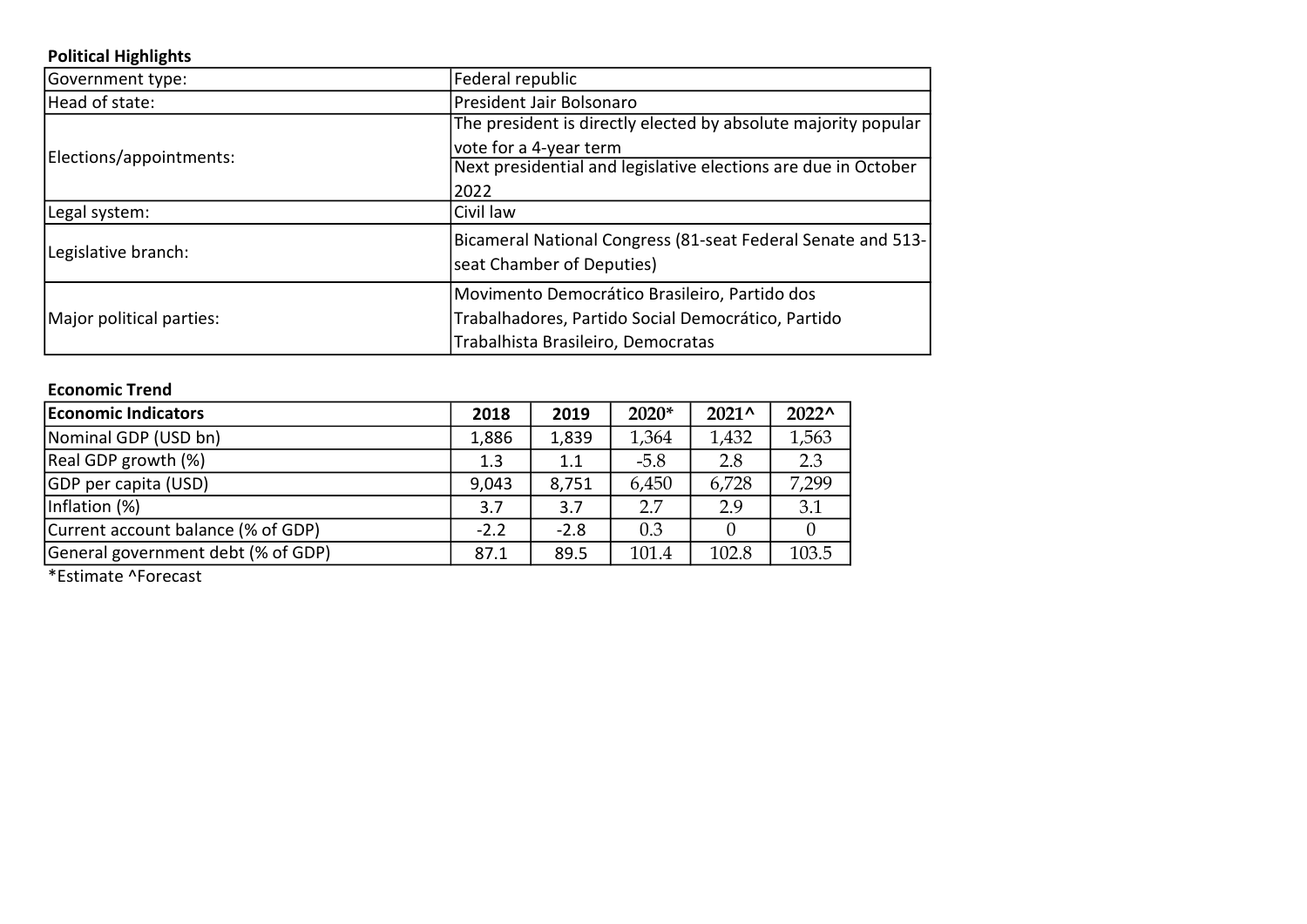## Hong Kong Total Exports to Brazil

| Hong Kong Total Exports to Brazil |
|-----------------------------------|
|                                   |

|      |               | (HK\$ billion) |
|------|---------------|----------------|
| Year | <b>Brazil</b> | World          |
| 2010 | 12.9          | 3,031          |
| 2011 | 15.9          | 3,337          |
| 2012 | 15.3          | 3,434          |
| 2013 | 15.2          | 3,560          |
| 2014 | 14.5          | 3,673          |
| 2015 | 10.6          | 3,605          |
| 2016 | 9.8           | 3,588          |
| 2017 | 11.9          | 3,876          |
| 2018 | 12.5          | 4,158          |
| 2019 | 14.6          | 3,989          |